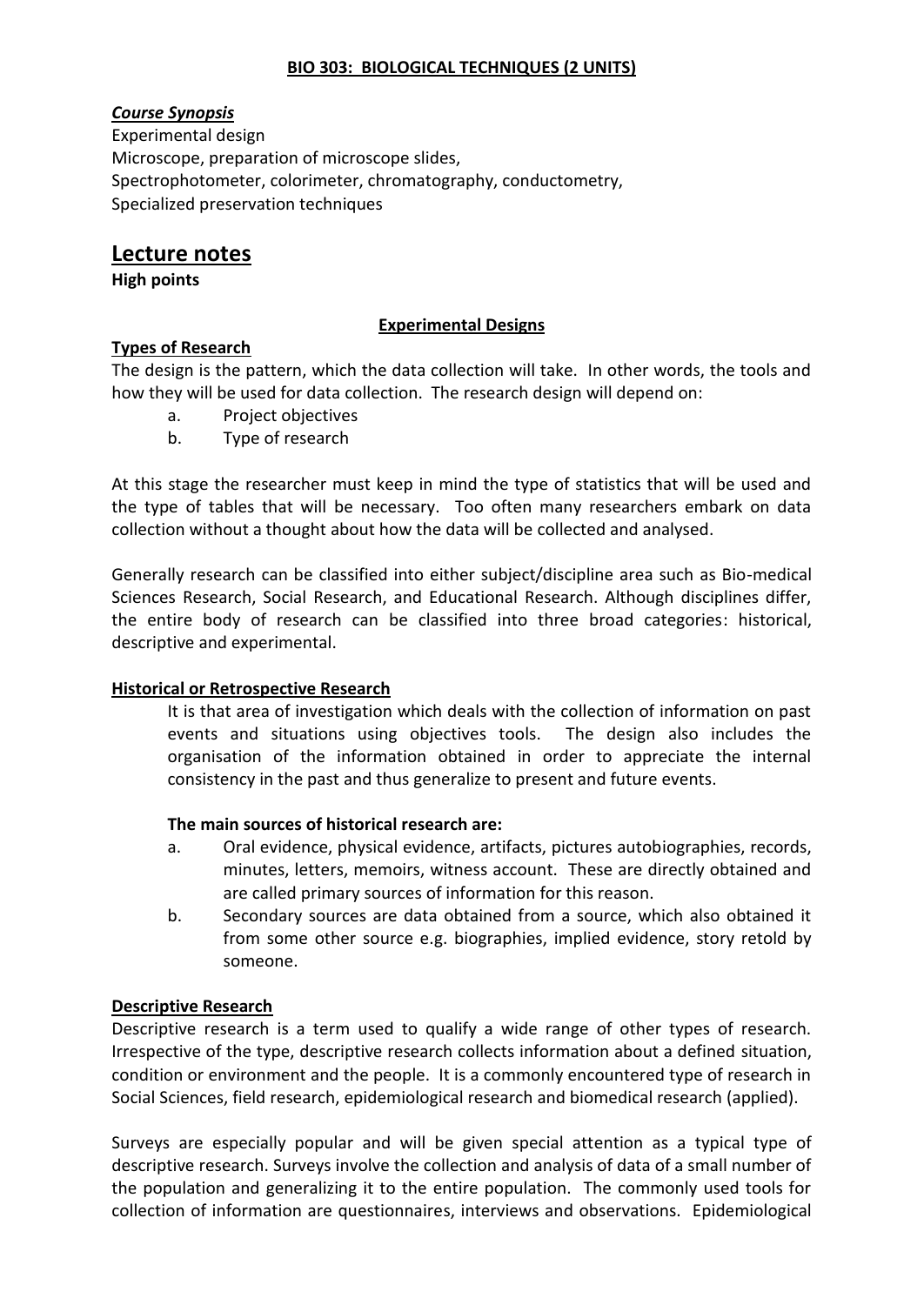investigations, social research and similar studies, controls may not be necessary since the variables can hardly be manipulated.

### **Experimental Research**

Experimental research is a controlled investigation where certain variables are manipulated while certain variables are kept constant. The control group is the Standard with which the Experimental group will be compared in order to assess the role of the variable factor on the experimental group.

### *Research Design*

This is not the same as experimental design and should not be seen as such. The research design is the framework (or the plan) for data collection in the most objective and logical manner in order to test the research objectives. The research framework must be designed before data is collected.

Guideline for developing Research Design

The following steps will assist the development of a good design

- 1. State the objectives
- 2. List the required information (variables) which will be collected from each objectives.
- 3. Identify the instrument for data collection i.e. the tool for collecting information about the variables.
- 4. Identify the population and the sampling frame.
- 5. Specify the likely (statistical) analysis to be done.
- 6. Sketch (dummy) tables that would be required for presenting the information.

There is a wide range of designs that could be used depending on the objectives.

#### **Sampling**

Data is a term used to describe all the pieces of information upon which decisions will be made after arranging them in an intelligible form.

## Population

It is not practical to look at every object in the situation being investigated. The investigator must therefore take a sample form the population (entire set of objects) because:

- the size of the population may be too large to handle
- time constraint may not permit
- limited resources for a large survey may not permit

The sample is a portion of the entire set of observable events which is carefully selected to represent the latter.

## Sample Size Determination

The method used to select a representative sample is to first establish a sampling frame i.e. to define the number of observable events (e.g. census figures, or electoral registers). There are general rules about determination of sample size:

**Systematic sampling** is commonly used when objects that are arranged in particular series make up the population (e.g. Houses).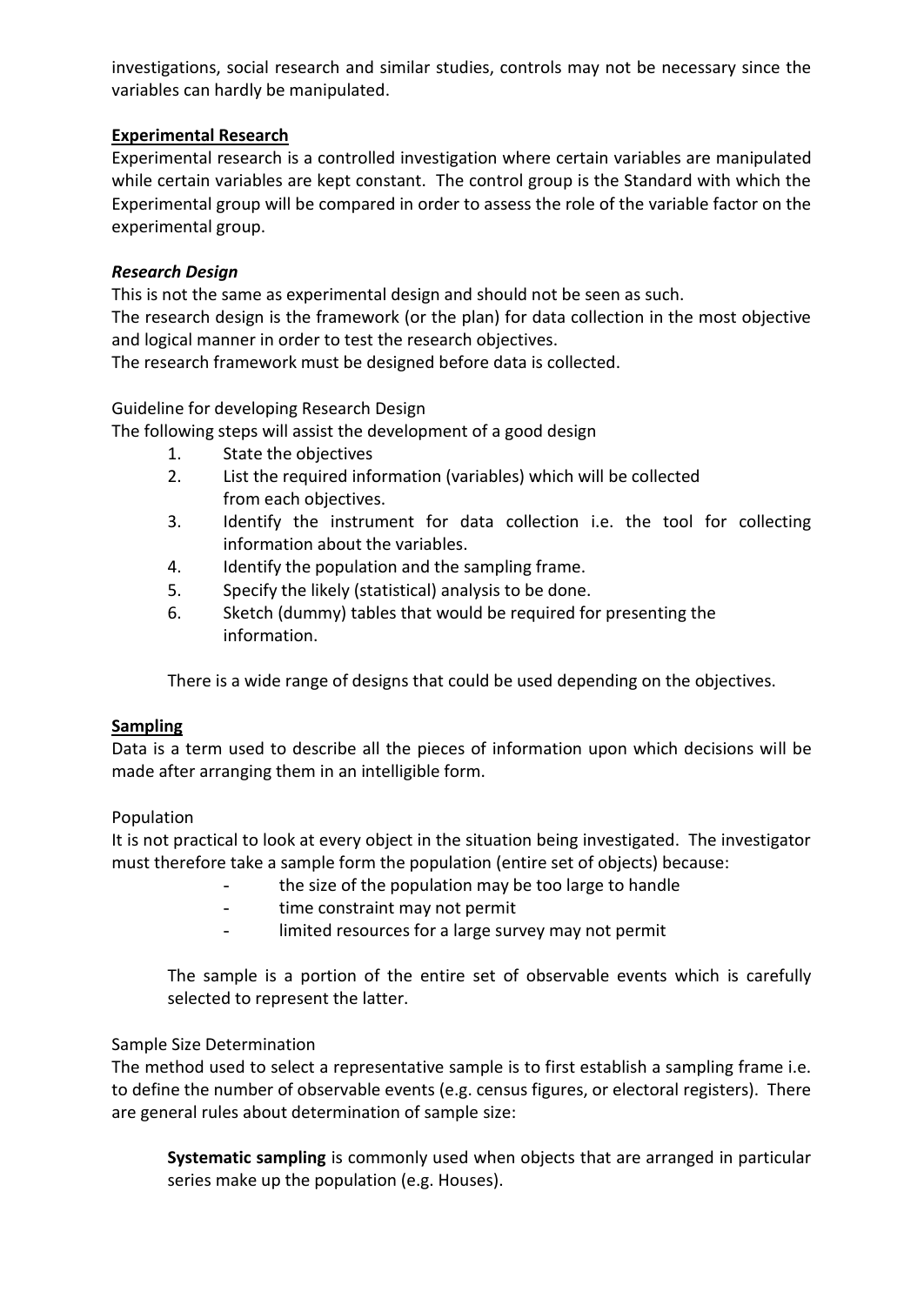**Stratification** is a method of selection which ensures that every segment (stratum) of the population is identified and its proportion of the populating determined.

Self-selection. Many researchers sometimes request community members to assemble at a central point and to include all those who show up is included in the sample. This method is widely used in health surveys. It has several disadvantages and is not recommended in research.

- (i) It is not much different from using hospital records of attendance.
- (ii) The members in the sample are self-selected; hence every member foes not have an equal chance of being in the sample.
- (iii) Those who think they have the problem under investigation will be more in the sample than those who think they do not have the problem.

Instruments of Data Collection

Research Instruments are tools for obtaining the required data from the population in order to realize the objectives of the research.

General Guide in Selection of Research Tools

- List the objectives
- Identify the variables of interest, i.e. those factors which when measured will provide information on the objectives.
- Identify the tool that will be used to measure (collect information about) the listed factors.

#### **MICROSCOPY**

Microscopy is the principal tool in biology. Its development underlines the development of cytology, histology, parasitology and many other branches.

#### **TYPES OF MICROSCOPE**

- COMPOUND MICROSCOPES (LIGHT MICOSCOPE)
- PHASE CONTRAT MICROSCOPES
- FLUORESCENCE MICROSCOPE
- TRANSMISSION FLECTRON MICROSCOPE
- SCANNING ELECTRON MICROSCOPE

#### **BASIC COMPONENTS OF COMPOUND MICROSCOPE**

Beginning from below:

- Light Source
- Condenser
- Object Stage
- Objective lenses
- Body tube
- Eyepiece

N.B.: The components and Instrumentation of different types of Microscopes vary from one type to the other. Though they are all built on the same general pattern.

**CHROMATOGRAPHY** – (From two Greek words – chroma-colour and graphcin to write).

It is a collective term for a set of laboratory techniques for the separation of mixtures.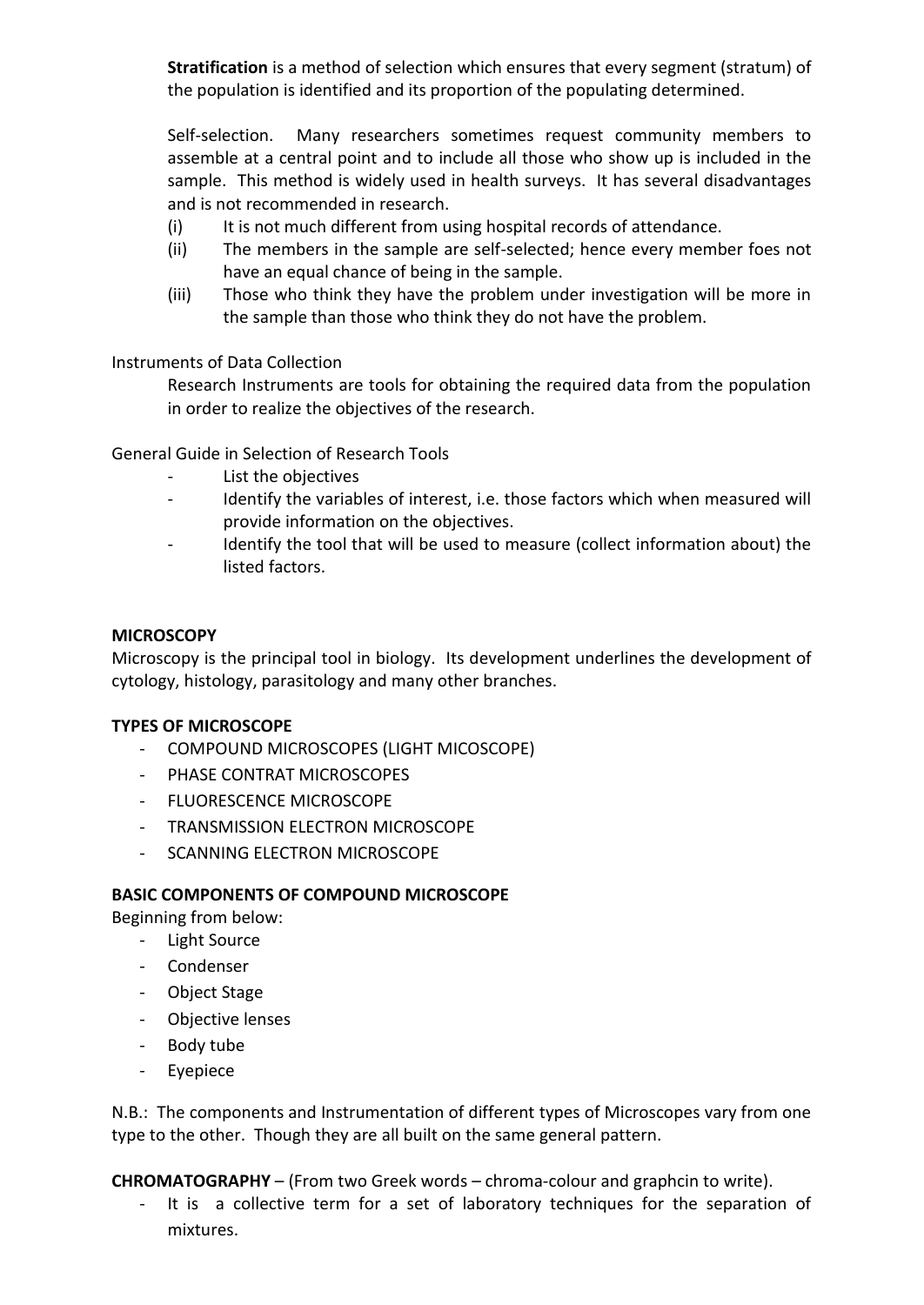It involves passing a mixture dissolved in a MOBILE PHASE through a STATIONARY PHASE, which separates the ANALYTE to be measured from other molecules in the mixture, based on differential partitioning between the mobile and stationary phases.

## **CHROMATOGRAPHY**

- (a) PREPARATIVE (a form of purification)
- (b) ANALYTICAL (These two are not mutually exclusive)

## **GROUPING OF CHROMATOGRAPHY BY TECHNIQUES**

- (A) TECHNIQUES BY CHROMATOGRAPHIC BOO SHAPE
	- Column Chromatography Stationary phase is in column.
	- Planar Chromatography Stationary phase is a plane such paper, glass plate.
		- (i) Paper chromatography
		- (ii) Their layer chromatography
- (B) DISPLACEMENT CHROMATOGRAPHY
- (c) TECHNIQUES BY PHYSICAL STATE OF MOBILE PHASE
- (D) AFFINITY CHROMATOGRAPHY

## **COLORIMETRY:**

COLOURIMETRY is a technique used to determine the concentration of coloured compound in solution.

COLORIMETER: A device used to test the concentration of a solution by measuring its absorbance of a specific wavelength of light.

## **CALIBRATION:**

- 1. Prepare different solutions plans a control (usually a mixture of distilled water and another solution).
- 2. Fill the control unto a *cuvette* an place inside a colorimeter to calibrate the machine.

## **USE**

- After calibration, then the machine can be used to find the densities and/or concentrations of the other solutions.
- Calibration must be repeated after each determination.

## **FILTER**

The colour and size of the filter used are extremely important. For example if liquid/solution to be measured is blue the filter must be set to red.

N.B.: Colourimeric assays use reagent that undergo considerable and measurable colour change in the presence of the analyte from which density or concentration or presence of a substance is determined.

## **SPECTRO PHOTOMETRY**

SPECROPHOTOMETRY is the quantitative measurement of the reflection or transmission properties of a material as a function of wavelength.

It deals with visible light, near-ultraviolet and near-infrared rays (between 250nm-2500nm).

It involves the use of a SPECTROOPHOOMETER popularly referred to simply as SPEC.

## **SPECTROPHOTOMETER**

It is a photometer ( a device for measuring light intensity).